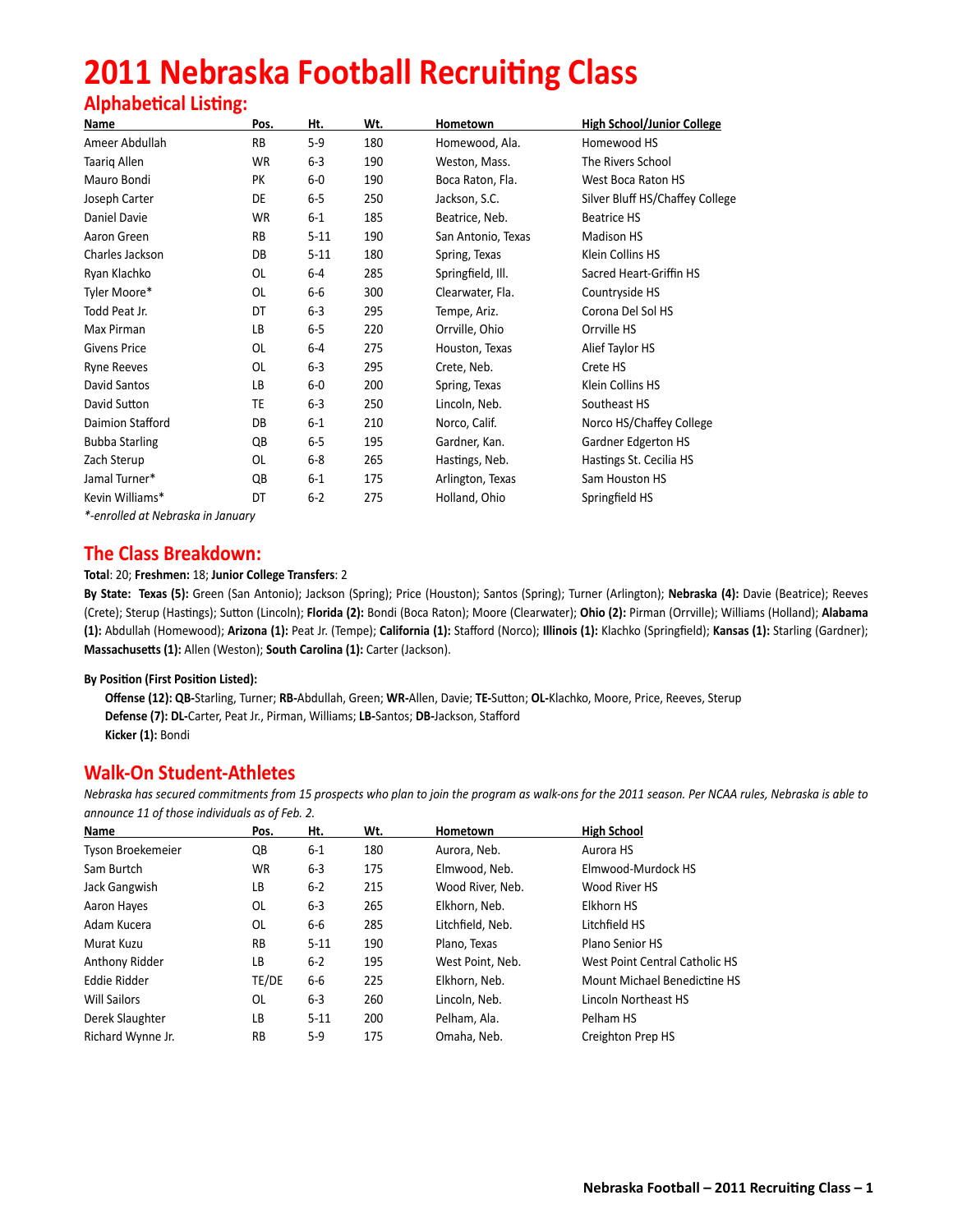# **Ameer Abdullah**

## **5-9, 180, RB, Homewood, Ala. (Homewood HS)**

Ameer Abdullah is a versatile athlete from Alabama who is expected to join the Huskers as a running back. The 5-9, 180-pound Abdullah used his breakaway speed to be a running and receiving threat for Homewood High and Coach Dickey Wright. Abdullah rushed for 1,800 yards and 24 touchdowns and caught 33 passes for 515 yards during his senior season. He also scored four touchdowns as a punt return specialist. His play helped Homewood to a 6-4 record in the Alabama Class 6A ranks. Abdullah was named the south region player of the year by the Birmingham News and also scored the winning touchdown in the Alabama-Mississippi All-Star Classic in December. He also was selected to participate in the Offense-Defense All-American Bowl, where he impressed with his ability as a defensive back. During his junior season, Abdullah rushed for better than 1,000 yards and had 24 receptions for more than 200 yards. Rivals.com ranks Abdullah as one of the top 20 "athlete" prospects in the country and one of the top 10 players in the state of Alabama. Scout.com also ranks him as one of the nation's top 60 running backs. Abdullah chose Nebraska after also visiting Tennessee and Vanderbilt, and he had a host of offers including USC, Texas A&M and South Carolina to name a few. Ameer is the son of Kareem and Aisha Abdullah, and he was born on June 13, 1993.

# **Taariq Allen**

## **6-3, 190, WR, Weston, Mass. (Rivers School)**

Taariq Allen is the one of two wide receivers in Nebraska's 2011 recruiting class. The 6-3, 190-pound Allen comes to Nebraska from Rivers School in Weston, Mass., and is the first Husker signee from Massachusetts since Grant Miller in 2002. Allen was a key factor in 2010 for Rivers School, which finished at 8-1. The school's only loss came in the Norm Walker Bowl, which determined the independent school state champion. Allen had 36 catches for 660 yards and eight touchdowns, and also had 69 carries for 706 yards and eight touchdowns. Allen also played defensive back and totaled 60 tackles, four interceptions, a sack and a fumble recovery. Allen earned first-team All-New England accolades and first-team all-league honors as a junior after recording more than 600 receiving yards and better than 500 yards on the ground, while combining for 15 touchdowns. He also had two interceptions and two fumbles caused on defense. Allen has also been a standout on the basketball court for The Rivers School. Allen is rated as the fifth-best prospect in the state of Massachusetts by Rivals.com, and is among the top 10 recruits in New England according to SuperPrep. Allen only visited Nebraska, but also had offers from Connecticut, Wisconsin and Tulane. Allen is the son of Fred and Christy Allen, and was born on July 26, 1992.

# **Mauro Bondi**

## **6-0, 190, PK, Boca Raton, Fla. (West Boca Raton HS)**

Mauro Bondi was one of the final pieces of the 2011 Nebraska recruiting class, committing to the Huskers in the final days leading up the Signing day. Bondi is a talented kicker who showcased his ability to handling place-kicking, punting and kickoff chores during his prep career at West Boca Raton (Fla.) High School. As a senior, Bondi connected on 7-of-11 field goals with a long of 44 yards for Coach Willie Dodaro. The 6-0, 190-pound Bondi showed his leg strength by booting 45 of his 55 kickoff attempts for touchbacks. He also punted for West Boca Raton and averaged 43.2 yards per attempt. During his junior season, Bondi hit on 13-of-19 field goals, with a long of 51 yards, drilled 47 kickoffs for touchbacks, and also averaged better than 43 yards per punt. Bondi finished fourth in the kickoff competition at the 2010 Kohl's Scholarship Camp. Bondi is ranked among the nation's top 10 place-kickers by ESPN. He also had a scholarship offer from Wake Forest. Bondi is the son of Bruno and Connie Bondi and was born on Dec. 18, 1992.

# **Joseph Carter**

#### **6-5, 250, DE, Jackson, S.C. (Chaffey College/Silver Bluff HS)**

Defensive end prospect Joseph Carter is one of two signees joining the Nebraska program from Chaffey College in Rancho Cucamonga, Calif. The 6-5, 250-pound Carter will have three years to complete two seasons of eligibility at Nebraska. Carter and teammate Daimion Stafford helped the Panthers to a 6-5 record and a berth in the Western State Bowl in 2010. Carter racked up 73 total tackles, including 17 tackles for loss, 7.5 sacks, six quarterback hurries and a fumble recovery for Coach Carl Beach. Carter first starred for Chaffey in 2009, when he recored 38 tackles and 10 tackles for loss from his defensive end position. Carter went to Chaffey CC from Silver Bluff High School in Aiken, S.C., where he was a defensive standout. Carter is ranked among the top 40 overall junior college prospects by both Rivals.com and SuperPrep Magazine. Carter was born on June 13, 1990, and is the son of Shiretta Carter. He chose Nebraska over offers from Arizona and Rutgers.

# **Daniel Davie**

## **6-1, 185, WR, Beatrice, Neb. (Beatrice HS)**

Versatile athlete Daniel Davie is one of four in-state products in Nebraska's 2011 recruiting class. The Beatrice High School star excelled as a running back, defensive back and a special teams standout in high school, and could play a number of positions at Nebraska. The 6-1, 185-pound Davie racked up big numbers at running back, rushing for 1,556 yards and 18 touchdowns while averaging 6.5 yards per attempt. Davie helped the Orangemen and coach Bob Sexton to a 6-5 record, and capped his senior season with a 265-yard rushing performance against Holdrege in the Class B playoffs. Davie also had more than 200 receiving yards, while adding 35 tackles and an interception on defense. He also averaged nearly 30 yards per kickoff return. Davie's play earned him numerous honors as a senior. Davie was selected to the offensive squad on the Lincoln Journal Star's Super State team (athlete) and the Omaha World-Herald's All-Nebraska squad (back). Davie earned first-team Class B honors from both newspapers as a running back. Davie is regarded as one of the top three prospects in the state of Nebraska by Rivals.com and among the top 35 prospects in the Midlands Region according to SuperPrep magazine. In addition to his football success, Davie made a huge impression in his first year on the track in 2010. Davie won the all-class gold in both the 100 and 200 meters at the Nebraska state track meet. Davie recorded a 10.73 time in the 100 and a 21.95 time in the 200 to win both events. Davie committed to Nebraska last June and only visited Lincoln, but he also received numerous offers including Kansas and Ohio. Davie is the son of Damon and Ruthanne Davie, and he was born on Aug. 4, 1992.

# **Aaron Green**

## **5-11, 190, RB, San Antonio, Texas (Madison HS)**

Running back Aaron Green joins the Nebraska program from Madison High School in Houston, and the 5-11, 190-pounder is regarded as one of the top running back prospects in the country. Green is the brother of Nebraska sophomore defensive back Andrew Green. Aaron Green is one of five signees from the state of Texas in the 2011 class, as Nebraska continues to have outstanding recruiting success in the Lone Star State. Over the past three seasons, Green has amassed nearly 5,000 rushing yards for Coach Jim Streety. As a senior, Green rushed for 1,717 yards and 19 touchdowns on 240 carries. His play helped Madison to a 7-4 record and a trip to the Class 5A state playoffs. Green was an honorable-mention all-state pick by the Associated Press for his efforts. Green also posted huge numbers during his sophomore and junior seasons. In 2009, he rushed for better than 1,100 yards and 11 touchdowns, while adding 151 receiving yards and three touchdown catches. His play as a junior earned Green honorable-mention all-state honors and helped his team to the state playoffs. Green first showed his explosiveness for Madison as a sophomore, when he rushed for 2,024 yards and 27 touchdowns and also caught 16 passes for better than 200 yards and two touchdowns. Green was one of several Nebraska recruits to take part in the U.S. Army All-America game in San Antonio in January. Green is ranked as the No. 11 overall prospect in the country by ESPN, while Rivals.com ranks him among the top 70 players in the nation and both Rivals and Scout.com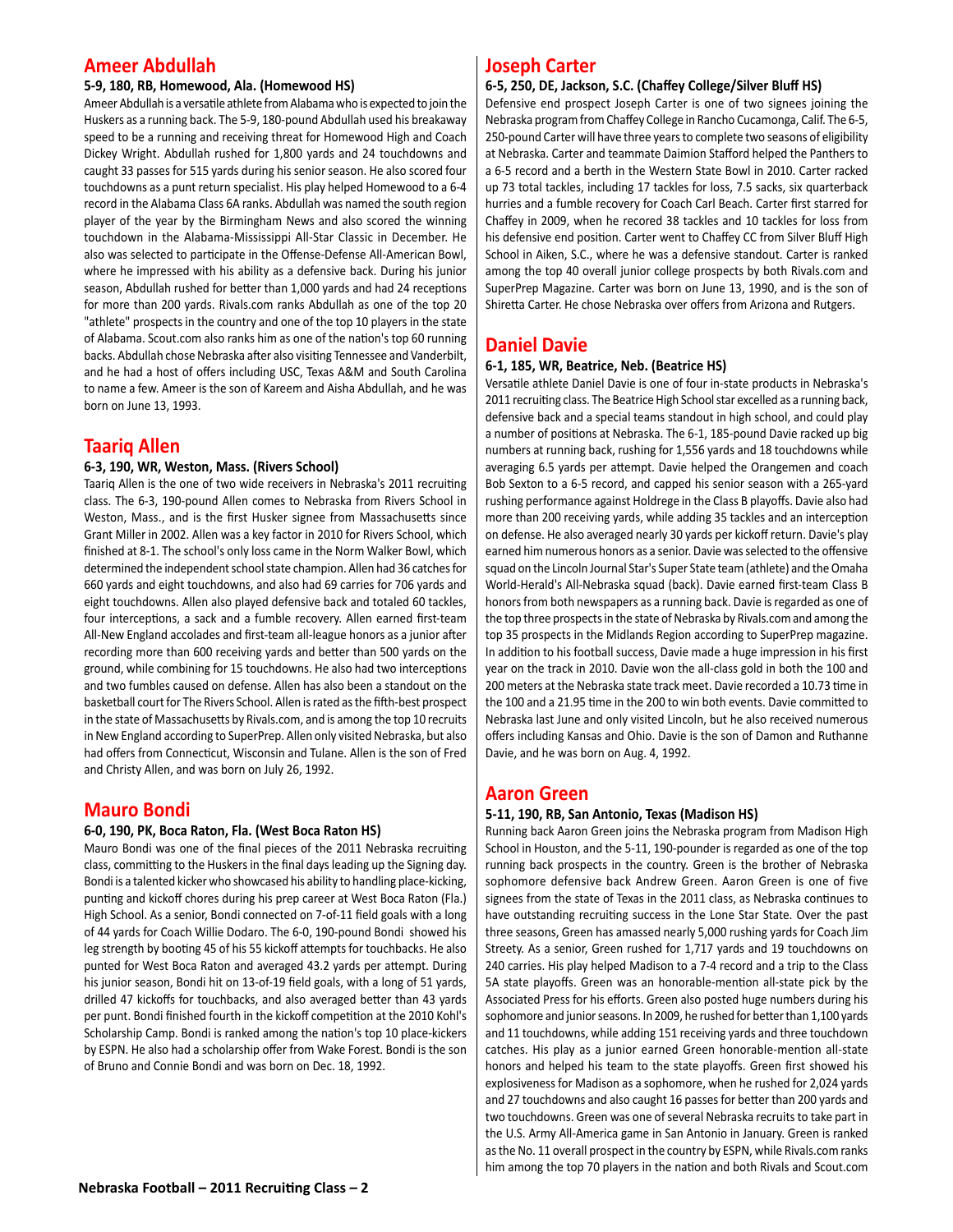list him among the nation's top 10 running backs. He is also mentioned as one of the top 10 prospects in the state of Texas by Rivals. Green was offered by nearly every school in the country, but his only other official visit was to Florida State. Green is the son of Tony and Charlar Green and he was born on Oct. 15, 1992. Green's father played collegiately at Baylor from 1975 to 1978. His uncle, Gary, also played at Baylor and went on to nine seasons in the NFL as a cornerback, and was selected to four Pro Bowls.

# **Charles Jackson**

## **5-11, 180, DB, Spring, Texas (Klein Collins HS)**

Charles Jackson comes to Nebraska after establishing himself as one of the top secondary prospects in the state of Texas. The 5-11, 180-pound Jackson was a key performer for Coach Drew Svoboda at Collins High School in Klein, Texas. He is one of two NU signees from Collins High, joining linebacker David Santos, and one of five prospects from Texas in the 2011 class. Jackson's play helped the team to an 11-1 record and district championship, before a loss in the second round of the state playoffs. Jackson recorded 73 total tackles, including 50 solo stops in his senior season. The aggressive corner also had three interceptions and five pass breakups in 2010. Jackson earned firstteam all-district honors for his effort during his senior season. Jackson was also a key performer for the Tigers as a junior, racking up 75 tackles and five interceptions on his way to second-team all-district honors. Jackson was one of several Husker signees to participate in the U.S. Army All-America game in San Antonio in January. Jackson is regarded as the second-best cornerback prospect in the country by Scout.com, while Rivals ranks him among the top 10 corners in the country, the 13th-best overall prospect in Texas and the No. 100 overall player in the country. He also ranks among SuperPrep's top 30 players in the state of Texas and is rated just outside of the top 100 prospects in the nation by ESPN. Jackson received dozens of offers, and also visited Arkansas and Oklahoma, before choosing Nebraska. He was born on Aug. 16, 1992, and is the son of Yolanda Jackson. His stepfater is Rick Parker.

# **Ryan Klachko**

## **6-4, 285, OL, Springfield, Ill. (Sacred Heart-Griffin HS)**

Illinois product Ryan Klachko is a key part of an impressive group of offensive linemen in Nebraska's 2011 recruiting class. The 6-4, 285-pound Klachko is one of five players in the group expected to begin their Nebraska career on the offensive line. Klachko was a standout for Coach Ken Leonard at Sacred Heart-Griffin High School in Springfield, Ill. As a senior, Klachko helped his team an 8-2 record and a trip to the Class 5A state playoffs. The tenacious blocking of Klachko helped a potent offense average 44.6 points per game. Klackhko was honored for his efforts being chosen to the Chicago Tribune's all-state team and earning All Central State Eight Conference honors. As a junior, Klachko's play helped Sacred Heart Griffin to a perfect regular season and an 11-1 overall record and a trip to the Class 5A quarterfinals. Klachko is ranked among the top 15 offensive guards in the country by Rivals.com and Scout.com. Rivals.com also lists him among the top 10 players in the state of Illinois and among the top 250 overall prospects in the nation. Klachko committed to Nebraska last April, and did not take any other visits, but had dozens of offers including Missouri, Illinois, Minnesota, Purdue and Arizona to name a few. Klachko is the son of Michael and Paula Klachko, and he was born on May 25, 1993. Klachko was born in Boston before his family moved to Illinois when he was 12 years old.

# **Tyler Moore**

#### **6-6, 300, OL, Clearwater, Fla. (Countryside HS)**

Tyler Moore is a key part of a strong group of offensive line prospects in the Huskers' 2011 recruiting class. The 6-6, 300-pound Moore joins the Nebraska program from Countryside High School in Clearwater, Fla. Moore is one of two signees from Florida, giving Nebraska at least one signee from the Sunshine State in nine of the past 10 years. Moore enrolled at Nebraska in January, one of three members of the 2011 class to join the Huskers at semester. Moore is regarded as one of the top offensive line prospects in the country after helping his team to a 12-1 record in 2010, and a trip to the regional finals. The Cougar offense rushed for better than 2,900 yards and 45 rushing touchdowns behind Moore's powerful blocking. As a junior, Moore helped Countryside to an 11-2 record and the offense also produced strong rushing numbers with better than 225 yards per game on the ground. Moore was chosen as a Class 5A all-state pick during his junior season. Moore was a three-year starter at Countryside, first breaking into the lineup in the season opener of his sophomore year. Following his senior season, Moore played for the East team in the U.S. Army All-Star game in San Antonio. Moore is ranked among the top 100 overall prospects in the nation according to Rivals.com and among the top 15 players in Florida by both Rivals and Super Prep Magazine. Both of those services also rank Moore among the top 10 offensive linemen in the nation. Moore committed to the Huskers during his junior season and did not take any other visits, but did receive dozens of offers, including Florida, Ohio State and Stanford. Moore was born on Jan. 3, 1993, and is the son of Brian Moore and Kim Sorenson. Moore's father, Brian, played tight end for the Huskers in the 1980s, earning a letter in 1985. Tyler is the cousin of former NU defensive end Jay Moore (2002-06).

# **Todd Peat Jr.**

## **6-3, 295, DT, Tempe, Ariz. (Corona Del Sol HS)**

Todd Peat Jr. was one of the final pieces to Nebraska's 2011 recruiting class, committing to the Huskers in the final week leading up to Signing Day. The 6-3, 295-pound Peat is regarded as one of the nation's top defensive tackles, after a standout prep career at Corona Del Sol High School in Tempe, Ariz. Peat finished his senior season with more than 60 tackles while anchoring the team's defense. For his play, Peat was a first-team all-region selection and second-team Class 5A all-state pick. Peat first earned all-region and secondteam all-state accolades during his junior season when he recorded 31 total tackles and a pair of sacks. He was also a dominant performer in 2008 as a sophomore with better than 65 tackles, including 17 stops behind the line of scrimmage. Peat was one of several Nebraska signees to participate in the U.S. Army All-America game in San Antonio in January. He is ranked among the top 10 players in the state of Arizona by both SuperPrep Magazine and Rivals.com. Rivals also lists him among the top 200 overall prospects in the nation and as one of the top 20 defensive tackles in the country. Peat also visited Arizona State and Oregon State and had offers from Alabama, Miami, Stanford and Arizona among others. Peat Jr. is the son of Todd Sr. and Jana Peat and he was born on Sept. 27, 1992. Peat's father played collegiately at Northern Illinois and went on to play six seasons in the National Football League as an offensive guard. He played three seasons with the Cardinals and three with the Raiders, making 36 career starts.

# **Max Pirman**

## **6-5, 220, DE, Orrville, Ohio (Orrville HS)**

Max Pirman is one of two Ohio standouts in the Huskers' 2011 signing class, joining defensive tackle Kevin Williams. The 6-5, 220-pound Pirman is a talented prospect who is expected to begin his NU career at defensive end. Despite battling injuries throughout his senior season, Pirman had seven sacks for Orrville High School and Coach Doug DaVault. Pirman's play helped his school to a 10-4 record and a trip to the Division IV state semifinals. During Pirman's junior season in 2009, Orrville posted a 9-4 record and advanced to the regional finals. Pirman also battled injuries during his junior season, but was among the team defensive leaders during the state playoffs. Pirman originally committed to Indiana, but switched to Nebraska in the fall after visiting for the Kansas game. In addition to the Hoosiers, Pirman also had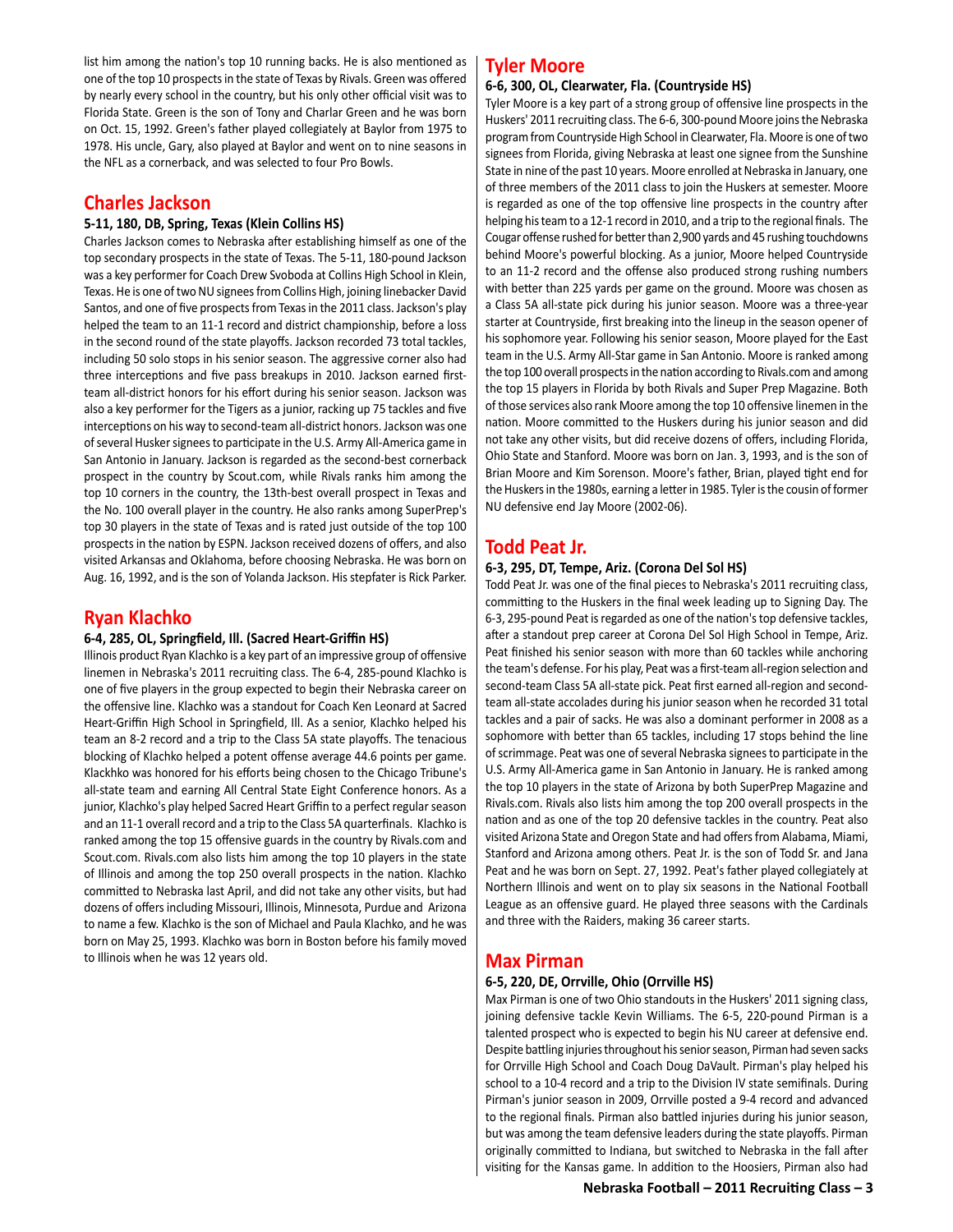numerous other offers, including Kansas and Ohio. Pirman is regarded as one of the top 40 prospects in Ohio by Rivals.com, and among the top 60 outside linebacker prospects nationally by both Rivals and ESPN, while SuperPrep ranks him among the top 125 players in the Midwest region. Pirman was born on April 5, 1992, and is the son of Terry and Lynette Pirman.

# **Givens Price**

# **6-4, 275, OL, Houston, Texas (Alief Taylor HS)**

Houston product Givens Price is part of an impressive group of offensive line prospects in Nebraska's 2011 signing class. The 6-4, 275-pound Price is one of five signees on the offensive line and also one of five 2011 recruits from the state of Texas. Price helped Coach J.D. Jordan and Alief Taylor High to a 10-2 record and a trip to the second round of the Class 5A state playoffs this past season. Price's play was a key part of an explosive offense that averaged 39.6 points per game and topped the 40-point barrier seven times during the 2010 season. For his play, Price earned second-team Class 5A all-state honors. Price also stood out during his junior season, helping the team to a 9-4 record and a trip to the third round of the 5A playoffs. Price is regarded as one of the top 70 offensive guard prospects in the country by both Scout and ESPN. Price only visited Nebraska, but also had offers from Baylor, Rice and UTEP. Price is one of the youngest signees ever for Nebraska, as he will not celebrate his 17th birthday until Oct. 3, 2011. Price is the son of Edithmary Price.

# **Ryne Reeves**

# **6-3, 295, OL, Crete, Neb. (Crete HS)**

Ryne Reeves is one of four in-state prospects in Nebraska's 2011 recruiting class and part of an impressive group of offensive linemen set to join the Husker program. The 6-3, 295-pound Reeves was a key figure in a Class B state championship season for Crete High School in 2010. Reeves helped Coach Chuck McGinnis' team rack up more than 3,900 rushing yards en route to a perfect 13-0 record. In addition to his dominant lead blocking, Reeves was also a force on the defensive side, recording 73 tackles and two tackles for loss from his tackle spot. He also forced a fumble in the Class B state title game, a 34-0 victory over Elkhorn. Reeves was honored for his effort as a Super State selection by the Lincoln Journal Star, and a All-Nebraska pick by the Omaha World-Herald. Reeves was also named the honorary captain of the Class B all-state offensive unit by the Lincoln Journal Star. Reeves was also a first-team All-Nebraska pick as a junior in 2009. Reeves lined up at guard for the Cardinals, but was named to the Rivals.com All-America team as a center. He is regarded as one of the top five center prospects in the country by both Rivals and Scout.com, and Rivals lists him as the second-best prospect in the state of Nebraska. Super Prep Magazine also lists Reeves among the top five players in the Midlands region. Reeves was the first player to commit to the Huskers' 2011 class, doing so in the summer before his junior season. Despite his early pledge to NU, Reeves received an offer from Stanford and interest from several other schools including Miami, USC and UCLA. Reeves was born on July 14, 1992, and is the son of John and Mary Ellen Reeves.

# **David Santos**

## **6-0, 200, LB, Spring, Texas (Klein Collins HS)**

Linebacker David Santos is one of the top defensive prospects in the state of Texas and one of two players from Klein Collins High School in Nebraska's 2011 class. The 6-0, 200-pound Santos joins teammate Charles Jackson in the Huskers' signing class, and is one of five Texas natives to ink with Nebraska. Santos' play helped Collins High to an 11-1 record and district championship, before a loss in the second round of the Class 5A state playoffs. Santos' play was a key part of the success of Coach Drew Svoboda's team. Santos racked up 136 total tackles in 2010, including 86 solo stops. He also had 13 tackles for loss, six sacks and a pair of pass breakups. Santos earned District 13 Defensive MVP honors for his effort and was also the Houston Touchdown Club's Defensive Player of the Year. He was also a first-team Class 5A all-state selection according to OldCoach.com. He participated in the Offense-Defense All-America Game in South Carolina following his strong senior season. Santos' outstanding play was not limited to his senior season. In 2009, he made 107

total tackles, including 75 solo stops, 25 tackles for loss and had four sacks for a 12-1 team. Overall, Santos was a four-year letterwinner for the Tigers. Santos is ranked among the top 15 outside linebackers in the country by Rivals.com and among the top 40 linebackers by ESPN and Scout. Rivals.com also ranks him among the top 40 overall players in the state of Texas. Santos committed to Nebraska last summer and did not take any other visits, but had a host of offers, including Arkansas, Kansas and Utah to name a few. Santos was born on June 22, 1992, and is the son of Rosalind and David Santos Sr.

# **Daimion Stafford**

# **6-1, 210, DB, Norco, Calif. (Chaffey College/Norco HS)**

Defensive back Daimion Stafford comes to Nebraska as one of the most highly sought-after prospects in the junior-college ranks. The 6-1, 210-pound Stafford starred at Chaffey College in Rancho Cucamonga, Calif. His teammate Joseph Carter also signed with the Huskers. Stafford will have three years to use two seasons of eligibility at Nebraska. Stafford helped lead Chaffey and Coach Carl Beach to a strong 2010 campaign by recording 62 total tackles, including 35 solo stops. He added three tackles for loss, five interceptions and six pass breakups. Stafford was also a dangerous return threat, averaging nearly 28 yards per kickoff return, including a 100-yard touchdown, and more than 15 yards per punt return. Stafford made 85 tackles and had four interceptions during his first season with the Panthers in 2009. He also starrred as a return threat in 2009. Chaffey is ranked among the top 20 overall junior college prospects by both Rivals.com and Scout.com, and among the top three JC defensive backs by both services. Stafford played his high school football at Norco High in California, where he was a standout for Coach Todd Gerhart, the father of Minnesota Vikings running back Toby Gerhart. Stafford went to school early in high school with Nebraska quarterback Taylor Martinez, who spent his freshman and sophomore years at Norco High. Stafford was widely recruited, turning down offers from USC, Florida and Iowa State among others. Stafford was born on Feb. 18, 1991, and he is the son of La Tanya Henderson.

# **Bubba Starling**

# **6-5, 195, QB, Gardner, Kan. (Gardner Edgerton HS)**

Bubba Starling is regarded as one of the top multi-sport high school athletes in the country and is one of two quarterbacks in Nebraska's 2011 signing class. The 6-5, 195-pound Starling is one of the top quarterback prospects in the nation, and is also a standout in basketball and baseball at Gardner Edgerton High School in the Kansas City area. Starling is expected to play both football and baseball at Nebraska. Starling quarterbacked Coach Marvin Diener's team to a 33-4 record during his three seasons as a starter. Overall, Starling accounted for more than 8,100 yards of total offense and 97 touchdowns in three seasons. In 2010, he led Gardner-Edgerton to an 11-1 record before a loss in the Class 5A state semifinals. Starling posted amazing rushing stats during his senior campaign, racking up 2,377 yards on 180 carries (13.2 ypc), while scoring 31 rushing touchdowns. He also passed for 790 yards and eight touchdowns. During his junior season Starling led his team to the Class 5A state finals. Starling rushed for 1,381 yards and 19 touchdowns during his junior year, while passing for 1,433 yards and 18 touchdowns against just six interceptions. In his first season as a starter in 2008, Starling ran for 1,033 yards and 10 touchdowns and threw for more than 1,100 yards and another 11 touchdowns, helping Gardner-Edgerton to the state semifinals. Starling has racked up a host of honors over the past few years. As a senior, he was the Gatorade Kansas Player of the Year and the winner of the prestigious Simone Award for the top player in the Kansas City area. He was also the offensive captain of the Kansas City Star's All-Metro team, and a first-team Class 5A all-state pick. Starling was one of several Nebraska signees to participate in the U.S. Army All-America game in San Antonio in January. Starling was named as the Super Prep Magazine Midlands Region Offensive Player of the Year and that publication lists him as the No. 2 prospect in the Midlands Region. He is ranked as the No. 2 prospect in Kansas by Rivals.com, which also ranks him as the nation's No. 6 "athlete" and the No. 119 player overall in the country. Scout.com and ESPN also rank him among the nation's top 10 quarterback prospects. In baseball, Starling excels as a right-handed pitcher and outfielder and is currently Baseball America's No. 1 high school prospect. Starling has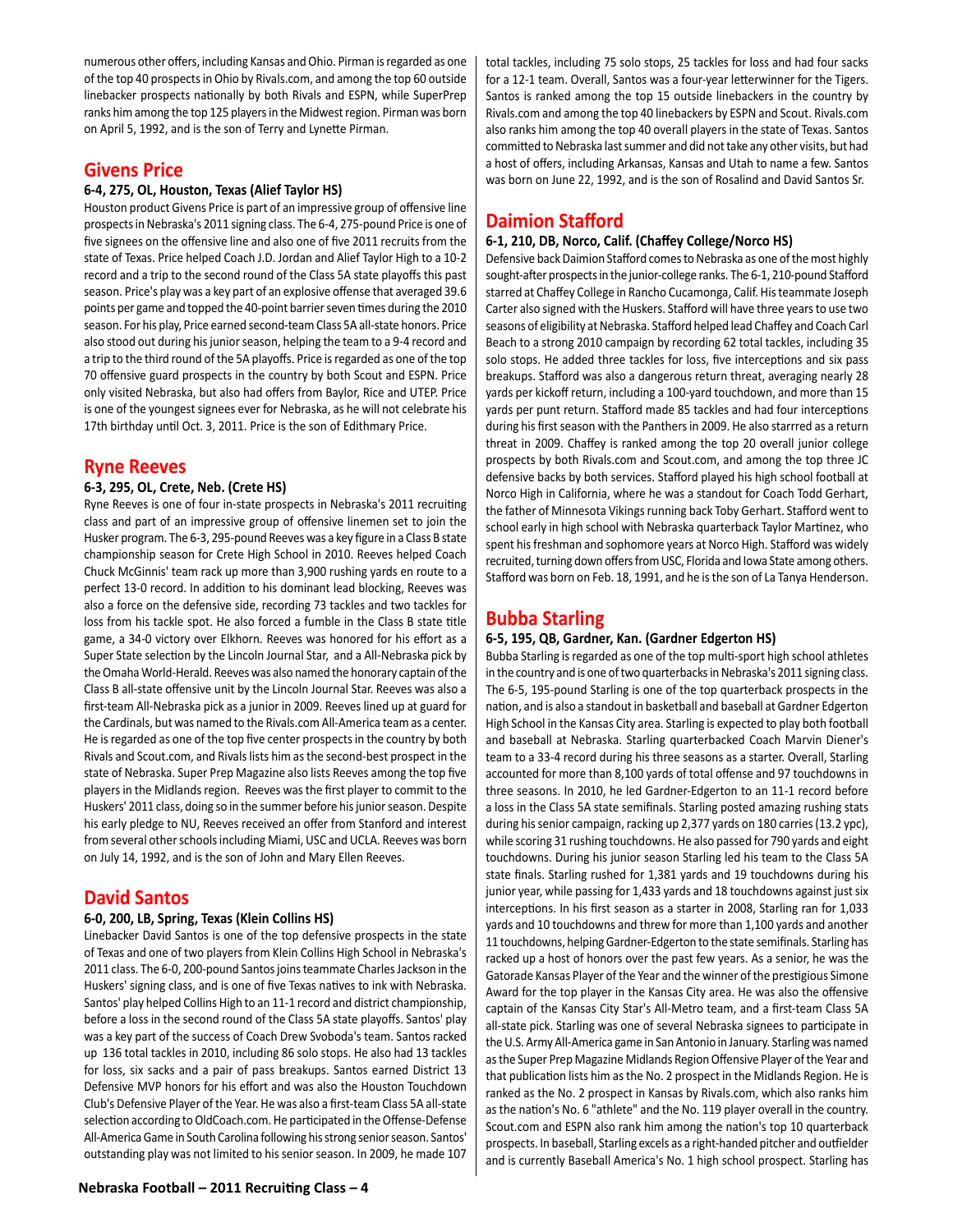hit better than .500 with 17 home runs and 43 RBI the past two seasons. Playing for Team USA (U-18) last summer, Starling hit .339 with three home runs, while throwing three scoreless innings with seven strikeouts. For his effort he was named the Kansas City Metro Baseball Coaches Association small class Player of the Year. He is also a standout in basketball at Gardner-Edgerton. He helped the Blazers to a 20-5 record in 2009-10, and is again among the leading scorers and rebounders as a senior. Starling took his only visit to Nebraska and committed to the Huskers in June, but had offers from dozens of schools including Notre Dame, Alabama, Kansas and Kansas State. Starling is the son of Jim and Debbie Starling and was born on Aug. 3, 1992.

# **Zach Sterup**

# **6-8, 265, OL, Hastings, Neb. (Hastings St. Cecilia HS)**

Zach Sterup (pronounced Stair-up) is one of four players from the state of Nebraska in the Cornhuskers' 2011 recruiting class. Sterup is also a key part of an impressive group of offensive line prospects joining the NU program. Sterup has been a standout performer for Coach Carl Tesmer at Hastings St. Cecilia High School, helping the Bluehawks to back-to-back state championships in 2009 and 2010. This past season, Sterup led an offensive line that paved the way for better than 3,500 rushing yards en route to a second straight 13-0 season. In addition to his dominant play on the offensive line, Sterup also saw time on defense and racked up 58 tackles and four sacks. Sterup was a first-team All-Nebraska pick by the Omaha World-Herald and a Super State selection according to the Lincoln Journal Star. He was also the honorary captain of the C-2 all-state team by both newspapers. Sterup also earned first-team defensive all-state honors in Class C-1 as a junior, helping St. Cecilia to a perfect campaign before they moved classes in 2010. Sterup is regarded as one of the top 30 offensive tackle prospects in the country by Rivals.com, which also lists him as the top player in the state of Nebraska. He is also regarded as one of the top 25 overall players in the Midlands Region by SuperPrep Magazine. At 6-8, Sterup is among the tallest Husker recruits ever, with 6-8 offensive tackle Tom Punt (1988-90) the tallest known football letterwinner in school history. Sterup is an outstanding athlete and uses his skills on the hardwood, where he is among the team leaders in scoring and rebounding and has helped the Bluehawks to a 12-5 record through the end of January. St. Cecilia has captured three straight Class C-1 basketball titles from 2008 to 2010. Sterup only visited Nebraska but had numerous other offers, including Iowa, Wisconsin, Notre Dame, Minnesota, Stanford and UCLA. Sterup was born on May 14, 1992, and is the son of Doug Sterup and Mary Sterup-Walsh.

# **David Sutton**

## **6-3, 250, TE, Lincoln, Neb. (Southeast HS)**

Lincoln native David Sutton is one of four Nebraskans in the Huskers' 2011 recruiting class. The 6-3, 250-pound Sutton starred on both sides of the ball for Coach John Larsen at Lincoln Southeast High School, helping the Knights to a 10-2 record and a trip to the Class A state semifinals. From his defensive end spot, Sutton recorded 105 tackles during his senior season, including 12 sacks. On offense, he caught 16 passes for 311 yards and four touchdowns as a tight end. For his efforts, Sutton was a defensive first-team Super State pick by the Lincoln Journal Star and an All-Nebraska selection by the Omaha World-Herald. During his junior season, Sutton racked up 75 tackles and earned honorable-mention all-city honors from the Lincoln Journal Star, helping the Knights to the state quarterfinals. Sutton also visited Ohio and had an offer from South Dakota State. Sutton is the son of Mark and Jayne Sutton, and he was born on Jan. 13, 1993.

# **Jamal Turner**

## **6-1, 175, QB, Arlington, Texas (Sam Houston HS)**

Jamal Turner comes to Nebraska after a prolific high school career at Sam Houston High School in Arlington, Texas. The 6-1, 175-pound Turner was one of the nation's top dual-threat quarterbacks for Coach Danny Edelman, racking up more than 10,000 yards of total offense in three years as a starter. Turner is one of three members of the 2011 class who began classes at Nebraska in January. Turner is also one of five signees from Texas, as the Huskers continue to find talent in the Lone Star State. As a senior, Turner rushed for 1,888 yards on 267 carries and a remarkable 35 rushing touchdowns. Through the air, he completed better than 60 percent of his passes for 1,551 yards and eight touchdowns. His play as a senior earned Turner first-team All-DFW area selection by the Dallas Morning News as a utility player, and he was also an honorable-mention Class 5A all-state pick. Turner produced similar statistics during his junior season with 1,809 rushing yards and 19 touchdowns on the ground, while averaging better than eight yards per carry. He also threw for better than 1,800 yards and 13 touchdowns and earned second-team All-DFW area honors and second-team 5A all-state honors. Turner first stepped into the starting quarterback role as a sophomore and posted big passing numbers. He threw for 2,611 yards and 21 touchdowns, while also rushing for better than 400 yards and nine touchdowns. Turner was chosen to play in the Under Armour All-American game in Florida in January, and he showed his all-around ability by lining up at receiver in the game. ESPN ranks Turner among the top 50 overall prospects in the country and as the No. 6 "athlete" in the nation. Rivals.com ranks Turner among the top 140 players in the nation and the top 20 prospects in Texas, while placing him as the seventh-best dual-threat quarterback in the country. SuperPrep Magazine also ranks Turner among the top 20 prospects in Texas, while Scout.com lists him among the top 10 quarterback prospects. Turner only visited Nebraska, but had numerous offers including Missouri, Oklahoma, TCU, Texas A&M and USC. Turner is the son of the late Rusty Turner and Jeffery Turner and was born on Feb. 1, 1993.

# **Kevin Williams**

# **6-2, 275, DL, Holland, Ohio (Springfield HS)**

Kevin Williams is one of three members of Nebraska's 2011 recruiting class who joined the Husker program for the spring semester. A standout defensive line prospect from Holland, Ohio, the 6-2, 275-pound Williams posted big numbers for Coach Vince Marrow and Springfield High School the past two seasons. Williams racked up more than 260 total tackles and 25 sacks in the past two seasons. As a senior, Williams had 111 tackles, including 36 solo stops and 10 sacks. His play earned Williams Division II co-defensive player-of-the-year honors in Ohio, and first-team All-Ohio accolades. During his junior season, Williams earned honorable-mention Division II all-state honors as he recoreded better than 150 tackles including 15 sacks and 15 other stops behind the line of scrimmage. Williams is regarded as one of the top 20 defensive tackles in the nation according to ESPN, and among the top 40 interior defensive linemen by both Rivals and Scout. Rivals.com ranks him among the top 20 players in the talent-rich state of Ohio, while SuperPrep magazine includes him as one of the top 60 players in the Midwest region. Williams committed to Nebraska in April of 2010, and did not take any other visits, but had offers from Michigan, Michigan State, Wisconsin, Oregon, Illinois and Stanford to name a few. Williams is the son of Lisa and Mark Deel and he was born on May 8, 1993.

# **Walk-On Student-Athletes**

*Nebraska has secured commitments from 15 prospects who plan to join the program as walk-ons for the 2011 season. Per NCAA rules, Nebraska is able to announce 11 of those individuals as of Feb. 2.* 

# **Tyson Broekemeier**

## **6-1, 180, QB, Aurora, Neb. (Aurora HS)**

Tyson Broekemeier is regarded as one of the top prospects in the state of Nebraska after a prolific career at Aurora High School. Broekemeier guided Coach Randy Huebert's Aurora squad to an appearance in the Class B state semifinals by piling up huge numbers at quarterback. Broekemeier completed better than 70 percent of his passes for 2,047 yards and 31 touchdowns, while throwing just three interceptions. On the ground, he rushed for 630 yards and 12 touchdowns. As a senior, Broekemeier was named the Gatorade Nebraska Player of the Year and he was also the honorary captain of the Lincoln Journal Star Super State offense and the Omaha World-Herald's All-Nebraska team. Broekemeier also posted big numbers as a junior accounting for better than 2,400 yards of total offense and 32 touchdowns. Broekemeier had scholarship offers from FCS schools South Dakota and North Dakota. Broekemeier's older brother, Joe, was a senior receiver for the 2010 Huskers.